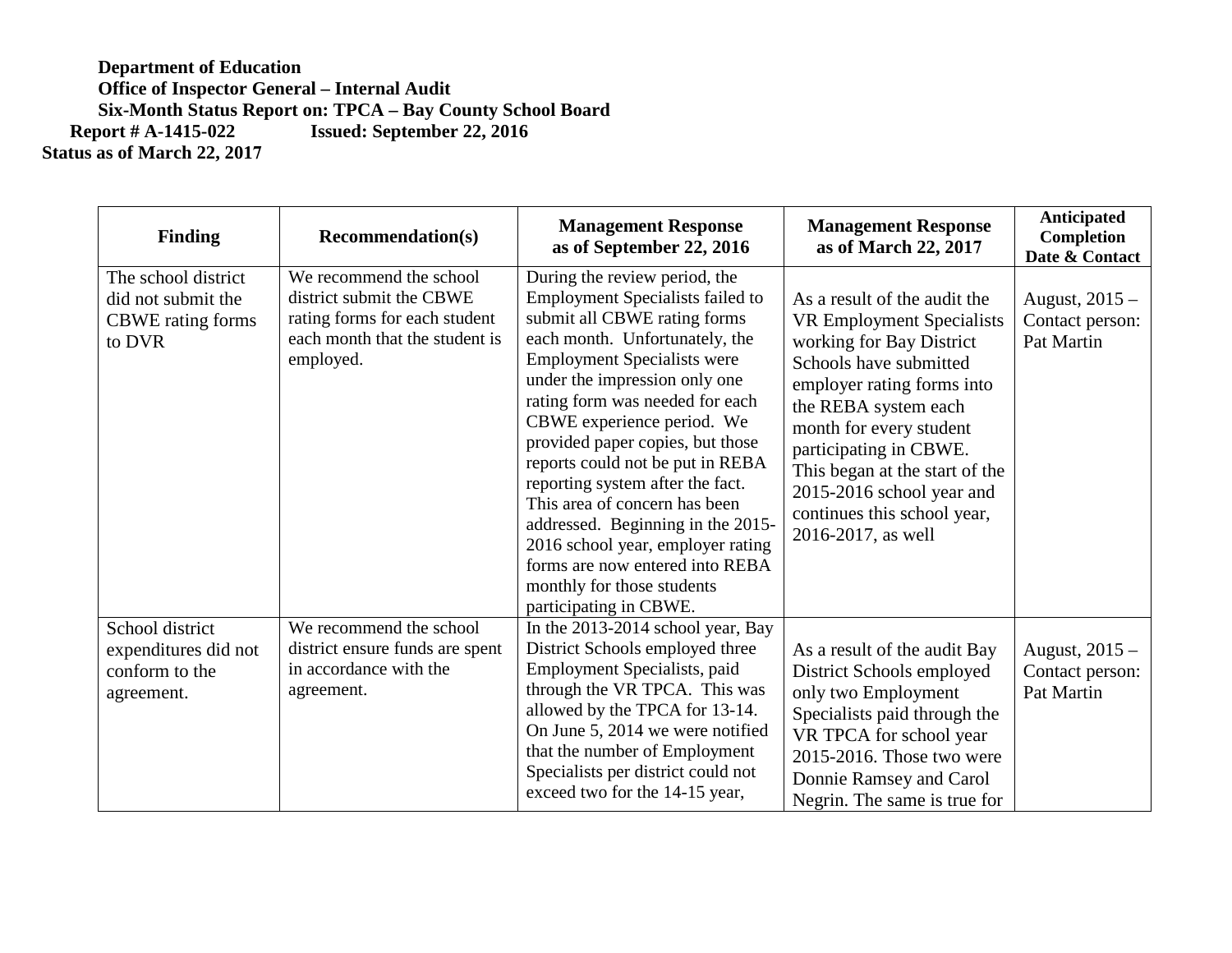| <b>Finding</b> | <b>Recommendation(s)</b> | <b>Management Response</b><br>as of September 22, 2016 | <b>Management Response</b><br>as of March 22, 2017 | Anticipated<br>Completion<br>Date & Contact |
|----------------|--------------------------|--------------------------------------------------------|----------------------------------------------------|---------------------------------------------|
|                |                          | However, the amount of money                           | the present school year,                           |                                             |
|                |                          | we would receive under the 14-15                       | 2016-2017.                                         |                                             |
|                |                          | TPCA, \$62,960, was sufficient to                      |                                                    |                                             |
|                |                          | employee three persons as                              |                                                    |                                             |
|                |                          | Employment Specialists as we had                       |                                                    |                                             |
|                |                          | done in 13-14. At this point, we                       |                                                    |                                             |
|                |                          | asked the ESE job coach (paid                          |                                                    |                                             |
|                |                          | entirely from non – TPCA funds)                        |                                                    |                                             |
|                |                          | to see if continuing to employ                         |                                                    |                                             |
|                |                          | three Employment Specialists,                          |                                                    |                                             |
|                |                          | partially paid from the TPCA                           |                                                    |                                             |
|                |                          | funds would be permitted. The                          |                                                    |                                             |
|                |                          | ESE job coach emailed the local                        |                                                    |                                             |
|                |                          | VR contact. The VR contact                             |                                                    |                                             |
|                |                          | called the VR Transition                               |                                                    |                                             |
|                |                          | Administrator and replied, "the                        |                                                    |                                             |
|                |                          | reimbursement that is received                         |                                                    |                                             |
|                |                          | from VR can be used to pay a                           |                                                    |                                             |
|                |                          | third Employee Specialist as                           |                                                    |                                             |
|                |                          | well." Further she wrote, "VR                          |                                                    |                                             |
|                |                          | does not have a say in how the                         |                                                    |                                             |
|                |                          | school board chooses to disburse                       |                                                    |                                             |
|                |                          | the funds, so if the school board                      |                                                    |                                             |
|                |                          | decided to spread the funds out to                     |                                                    |                                             |
|                |                          | pay a third Employment                                 |                                                    |                                             |
|                |                          | Specialist, then that is allowed."                     |                                                    |                                             |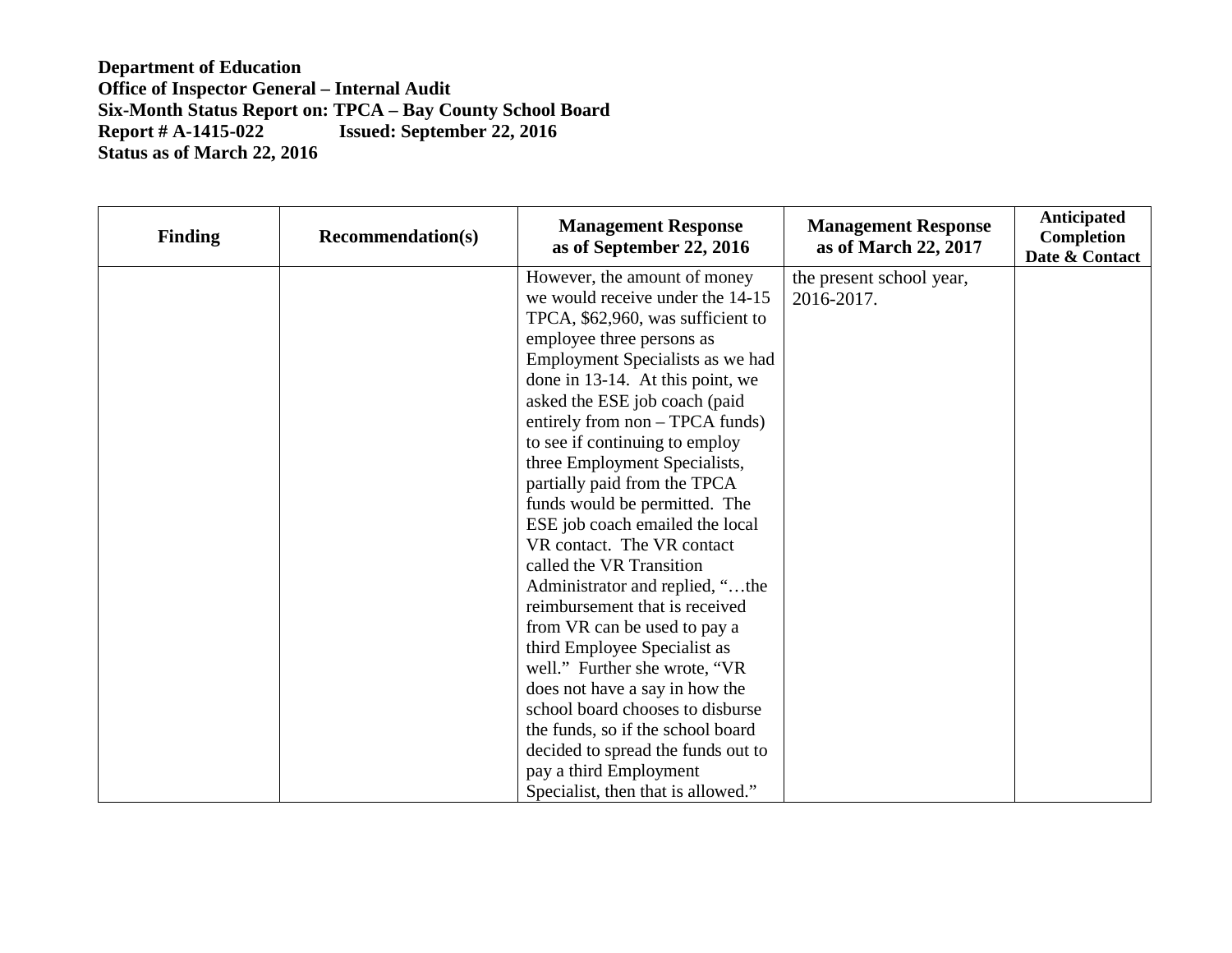| <b>Finding</b> | <b>Recommendation(s)</b> | <b>Management Response</b><br>as of September 22, 2016 | <b>Management Response</b><br>as of March 22, 2017 | <b>Anticipated</b><br>Completion<br>Date & Contact |
|----------------|--------------------------|--------------------------------------------------------|----------------------------------------------------|----------------------------------------------------|
|                |                          | Relying on this guidance, we                           |                                                    |                                                    |
|                |                          | continued to employ a third                            |                                                    |                                                    |
|                |                          | <b>Employment Specialist using</b>                     |                                                    |                                                    |
|                |                          | TPCA funds.                                            |                                                    |                                                    |
|                |                          | We would like to point out the                         |                                                    |                                                    |
|                |                          | Employment Specialist's work                           |                                                    |                                                    |
|                |                          | was entirely in line with the                          |                                                    |                                                    |
|                |                          | grant's stated purpose of                              |                                                    |                                                    |
|                |                          | expanding work and career based                        |                                                    |                                                    |
|                |                          | experience for VR transition                           |                                                    |                                                    |
|                |                          | students. The third Employment                         |                                                    |                                                    |
|                |                          | Specialist did the exact same job                      |                                                    |                                                    |
|                |                          | as the other two TPCA funded                           |                                                    |                                                    |
|                |                          | Employment Specialists. She                            |                                                    |                                                    |
|                |                          | worked with students with                              |                                                    |                                                    |
|                |                          | disabilities to provide work                           |                                                    |                                                    |
|                |                          | experiences and job placements.                        |                                                    |                                                    |
|                |                          | She did not however enter any of                       |                                                    |                                                    |
|                |                          | the paperwork into the REBA                            |                                                    |                                                    |
|                |                          | system. We viewed her as an                            |                                                    |                                                    |
|                |                          | "extra" and so all REBA                                |                                                    |                                                    |
|                |                          | paperwork associated with the                          |                                                    |                                                    |
|                |                          | students she worked with were                          |                                                    |                                                    |
|                |                          | entered under our other two                            |                                                    |                                                    |
|                |                          | <b>Employment Specialists.</b>                         |                                                    |                                                    |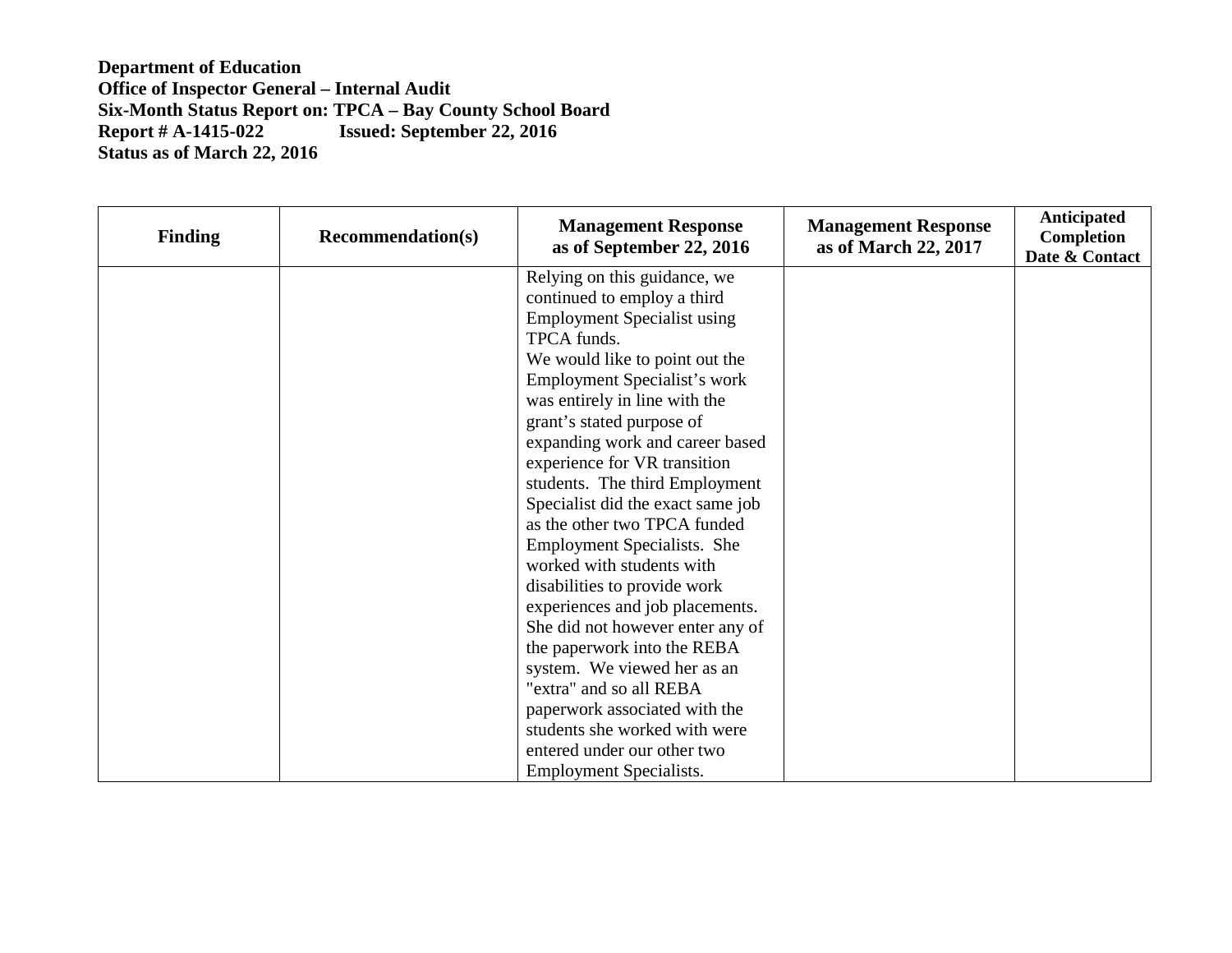| <b>Finding</b>           | <b>Recommendation(s)</b>       | <b>Management Response</b><br>as of September 22, 2016 | <b>Management Response</b><br>as of March 22, 2017 | Anticipated<br>Completion<br>Date & Contact |
|--------------------------|--------------------------------|--------------------------------------------------------|----------------------------------------------------|---------------------------------------------|
| The school district      | We recommend DVR ensure        | DVR will provide technical                             | Brandi Boyer, VR                                   | Complete                                    |
| did not submit the       | the school district submits    | assistance to Bay County School                        | Counselor assigned to this                         |                                             |
| <b>CBWE</b> rating forms | the CBWE rating forms in       | Board (SD) to ensure that the                          | TPCA, now receives CBWE                            |                                             |
| to DVR                   | accordance with the            | CBWE rating forms are                                  | rating forms on a monthly                          |                                             |
|                          | agreement terms and            | submitted to DVR per contract                          | basis from the Bay County                          |                                             |
|                          | maintain copies of the         | requirements. DVR will also                            | School Board.                                      |                                             |
|                          | reports in the case record per | update contract wording for the                        |                                                    |                                             |
|                          | the agreement.                 | next cycle to better address                           | TPCAs are in the planning                          | July 1, 2017                                |
|                          |                                | CBWE rating form process                               | stages of being re-written                         |                                             |
|                          |                                | requirements.                                          | for the $2017-2018$ school                         | Cacetha Sims                                |
|                          |                                |                                                        | year. Language will be                             | 245-3373                                    |
|                          |                                |                                                        | included to address this                           |                                             |
|                          |                                |                                                        | requirement.                                       |                                             |
| School district          | We recommend DVR more          | <b>DVR Contracts and Field</b>                         | TPCAs are in the planning                          | July 1, 2017                                |
| expenditures did not     | closely review expenditures    | Services' staff will establish                         | stages of being re-written                         |                                             |
| conform to the           | to ensure they are             | what defines appropriate                               | for $2017-2018$ school year.                       | Cacetha Sims                                |
| agreement.               | appropriate and align with     | expenditures as they relate to the                     | New TPCA language will                             | 245-3373                                    |
|                          | the agreement. We further      | TPCA agreement and educate                             | include expenditures based                         |                                             |
|                          | recommend DVR review           | school districts regarding                             | on salary only specific to                         |                                             |
|                          | previous and current           | allowable expenditures. DVR is                         | each school board's staffing                       |                                             |
|                          | expenditures for unallowable   | not seeking repayment of funds                         | needs.                                             |                                             |
|                          | expenses, such as those        | from the school district, as                           |                                                    |                                             |
|                          | identified in our audit, and   | further review of the                                  |                                                    |                                             |
|                          | seek repayment from the        | expenditures revealed there was                        |                                                    |                                             |
|                          | school district for those      | a Contract Manager and DVR                             |                                                    |                                             |